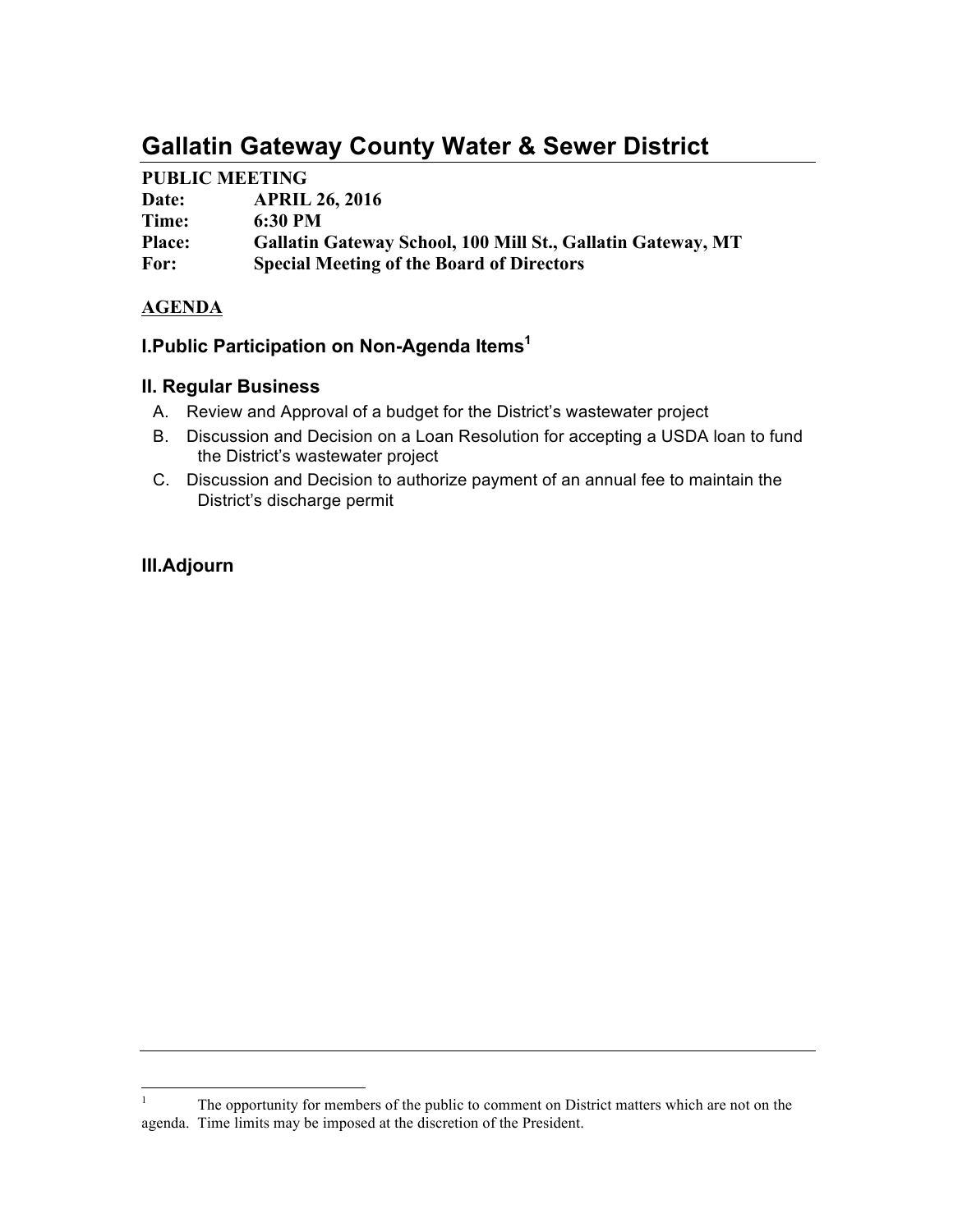# **Gallatin Gateway County Water & Sewer District**

MINUTES OF THE

# **BOARD OF DIRECTORS**

A special meeting of the Board of Directors of the Gallatin Gateway County Water & Sewer District was held at the Gallatin Gateway School, 100 Mill St., Gallatin Gateway, MT, on April 26, 2016. Present at the meeting were board members Merle Adams, Eric Amend, Ted Border, Ashley Kroon (arrival at 6:55 p.m.) and David Sullivan. General Manager Matt Donnelly and Secretary Maralee Parsons Sullivan were also present. Public attendees included Donna Shockley and Martin Stensrum.

President Border called the meeting to order at 6:32 p.m. Secretary Maralee Parsons Sullivan recorded the minutes of the meeting.

#### PUBLIC PARTICIPATION OF NON-AGENDA ITEMS

President Border asked for public comment on non-agenda items. There were no non-agenda items raised.

### Review and Approval of a budget for the District's wastewater project

GM Matt Donnelly reviewed the current project budget presented in 2 formats:

1) Project budget dated April 8, 2016, as prepared by the District's grant administrator, formatted to comply with the grant agency requirements. This budget includes the Direct Benefit portion of the CDBG grant in activity costs (which will pay off the series B assessment for the District's low income property owners), and which does not, in fact, add to the project costs. The District's bond council will use this budget in drafting the District's bond resolutions.

2) Project budget derived from the engineer's opinion of probably cost, which provides detail line item breakout for the construction cost subtotal.

Mr. Donnelly stated the budget is an estimate, based on the best information available now, until construction bids have been received. Board discussion included options available to the District, should the bids come in significantly higher than the estimated costs. Options include borrowing more money, or selling the District's land, and also an inflation factor and contingency funds are included in the budget, providing some flexibility. President Border asked for public comment; none was provided.

Director Amend moved to approve the agency budget dated April 8, 2016, as presented; Director Sullivan seconded the motion. Motion passed 4-0 (Director Kroon absent from the vote).

### Discussion and Decision on a Loan Resolution for accepting a USDA loan to fund the District's wastewater project

GM Donnelly explained that the USDA is both a granting agency and a loaning agency for the District's project. The loan resolutions before the Board are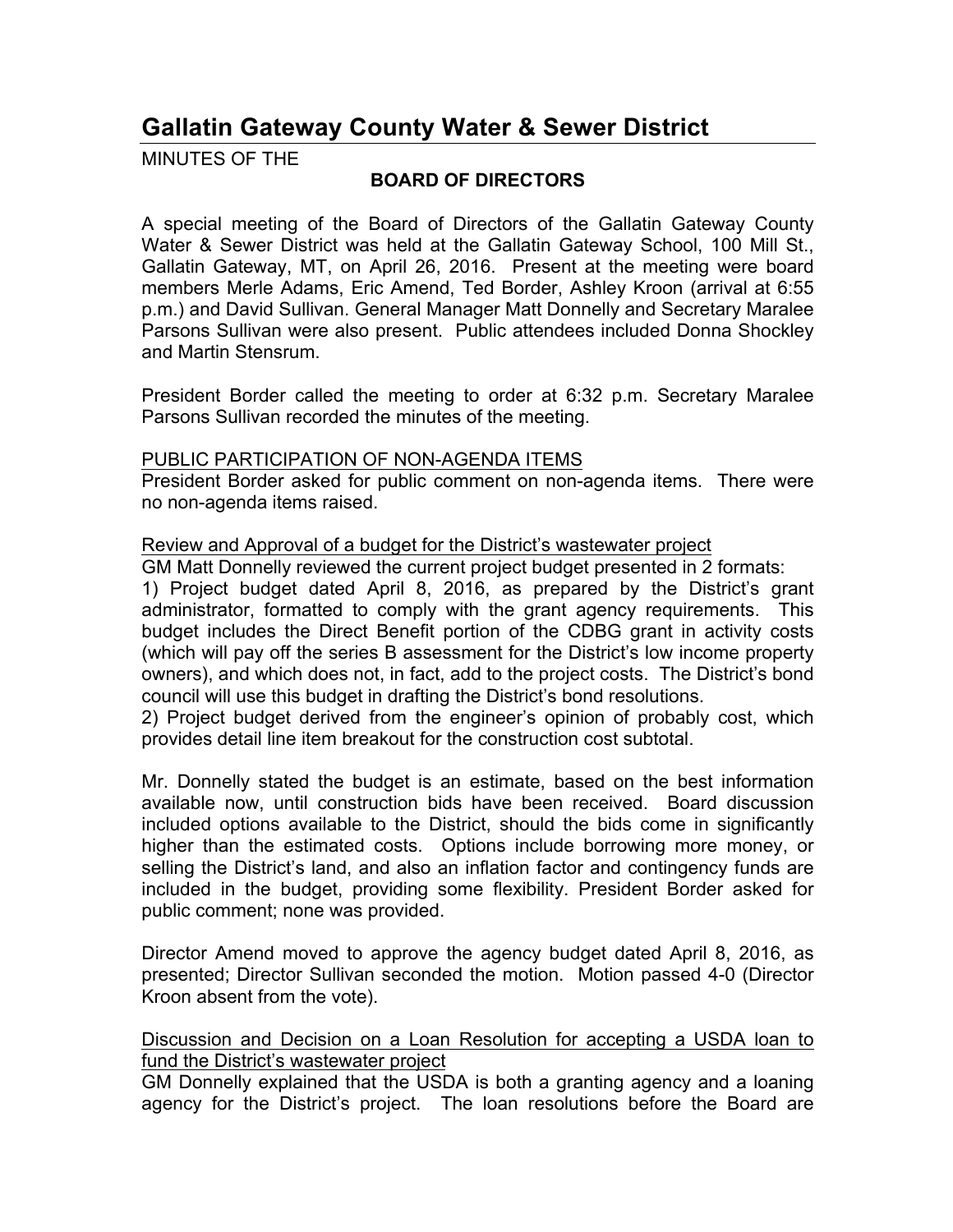different from bond resolutions, which the District's bond council is preparing for the Board's review, discussion and adoption, and which will require a public hearing (noticed in the newspaper). The 3 loans resolutions cover:

- *Series A loan,* \$863,000: secured by a revenue bond, previously voted on and approved by the District's eligible voters in a bond election. The bond election does not need to be repeated. The loan is repaid through the District's rates and charges, secured by a deficiency levy.
- *Series B loan*, \$787,000: secured by a special assessment, repaid through an assessment placed on the District's property owners' property taxes. The District has already held hearings that do not need to be repeated, but the Board will need to re-allocate the assessment on each of the property owners, since the interest rate on the loan has been reduced (assessment amount will be decreased).
- *Series C loan*, \$295,000: secured by a revenue bond. The loan is repaid through the District's rates and charges, secured by a Board-voted revenue bond (not a deficiency levy). The Board will need to hold public hearings for this bond. The USDA has made a special compensation to the Series C loan that the District can draw from the USDA grant money prior to tapping into the Series C loan money (since it may not be needed and the District does not want to borrow more money than is needed.)

Board discussion clarified stipulation 17 in each loan resolution, which states the District agrees "to accept a grant in the amount not to exceed \$1.845M under terms offered by the Government". "Government" is defined in the loan resolution as United States Department of Agriculture, and the District's has received grants totaling \$1.845M from the USDA.

President Border asked for public comment; none was provided.

Director Sullivan moved to adopt Loan Resolution for series A loan (\$863,000) and Loan Resolution for series B loan (\$787,000) and Loan Resolution for Series C loan (\$295,000). Director Adams seconded the motion. No further discussion ensued. Motion passed 5-0.

### Discussion and Decision to authorize payment of an annual fee to maintain the District's discharge permit

The District received an invoice from DEQ for \$975.00 as an annual fee for its discharge permit#MTX000229. The Board indicated they would like to keep the District's options open for the time being on the future of its Cottonwood Road land, and see merit in keeping its discharge permit current. Payment would be made from the District's general fund and is due April 29, 2016.

Director Sullivan moved to approve payment of the DEQ invoice. Discussion ensued on whether the invoice might actually be for the District's previous Discharge permit, since the invoice states that it is the "annual fee for the previous calendar year" for its permit. The first discharge permit issued to the District in 2013 also was given the designation of "MTX000229". Director Kroon